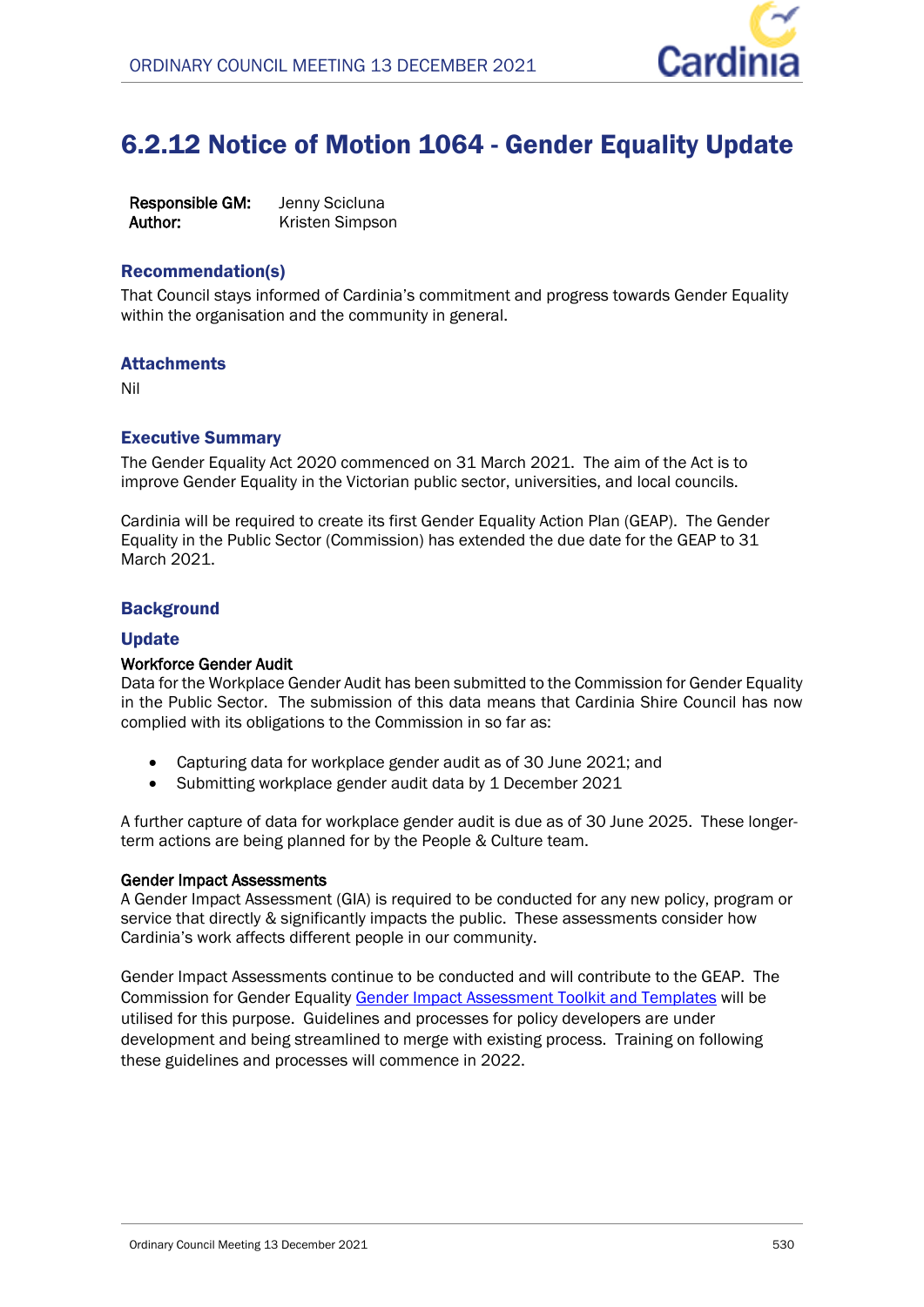

# **Gender Equality Action Plan**

Development of the Gender Equality Action Plan continues. A call for expressions of interest for staff to participate in this development process and the co-design of solution implementation as part of this plan will soon be issued. The timeline for development of this plan and obligations to the Commission is set out below.

| 31 March 2022:          | Gender Equality Action Plan - Strategies and Measures submission due |
|-------------------------|----------------------------------------------------------------------|
| 31 October 2023:        | Progress report due                                                  |
| 31 October 2025:<br>due | Second Gender Equality Action Plan and progress report submission    |
| 31 October 2027:        | Third progress report due                                            |

# 2021 White Ribbon fundraiser and awards

The 2021 White Ribbon fundraiser and awards ceremony took place on Thursday 25 November. Council partnered with Outlook and Aligned Leisure to deliver this Fundraiser and Awards. All three organisations are White Ribbon accredited, and together we are taking a stand against family violence.

The Gender Equality Action Plan will take into account the impact of gender equality on family violence and abuse and ensure its strategies and measures support Council's and the White Ribbon Foundation's efforts in working towards a community free from family violence.

# Policy Implications

N/A

# Relevance to Council Plan

# **1.1 We empower our communities to be healthy, connected and resilient**

1.1.1 Plan for, and support the delivery of, accessible health and social services that address critical gaps in provision.

1.1.3 Lead by example in creating an inclusive and welcoming community for all by facilitating community education, capacity building, connection, and celebration of our diversity.

1.1.4 Facilitate a partnership approach to create safer communities.

# **2.1 We support the creation of liveable spaces and places**

2.1.2 Plan and maintain safe, inclusive, and connected open spaces, places and active travel routes.

# **5.1 We practise responsible leadership**

5.1.1 Build trust through meaningful community engagement and transparent decisionmaking.

5.1.4 Maximise value for our community through efficient service delivery, innovation, strategic partnerships and advocacy.

# Climate Emergency Consideration

N/A

# Consultation/Communication

This report has been developed with the cooperation and collaboration of teams across Council and designated groups such as the Respect and Equity Committee.